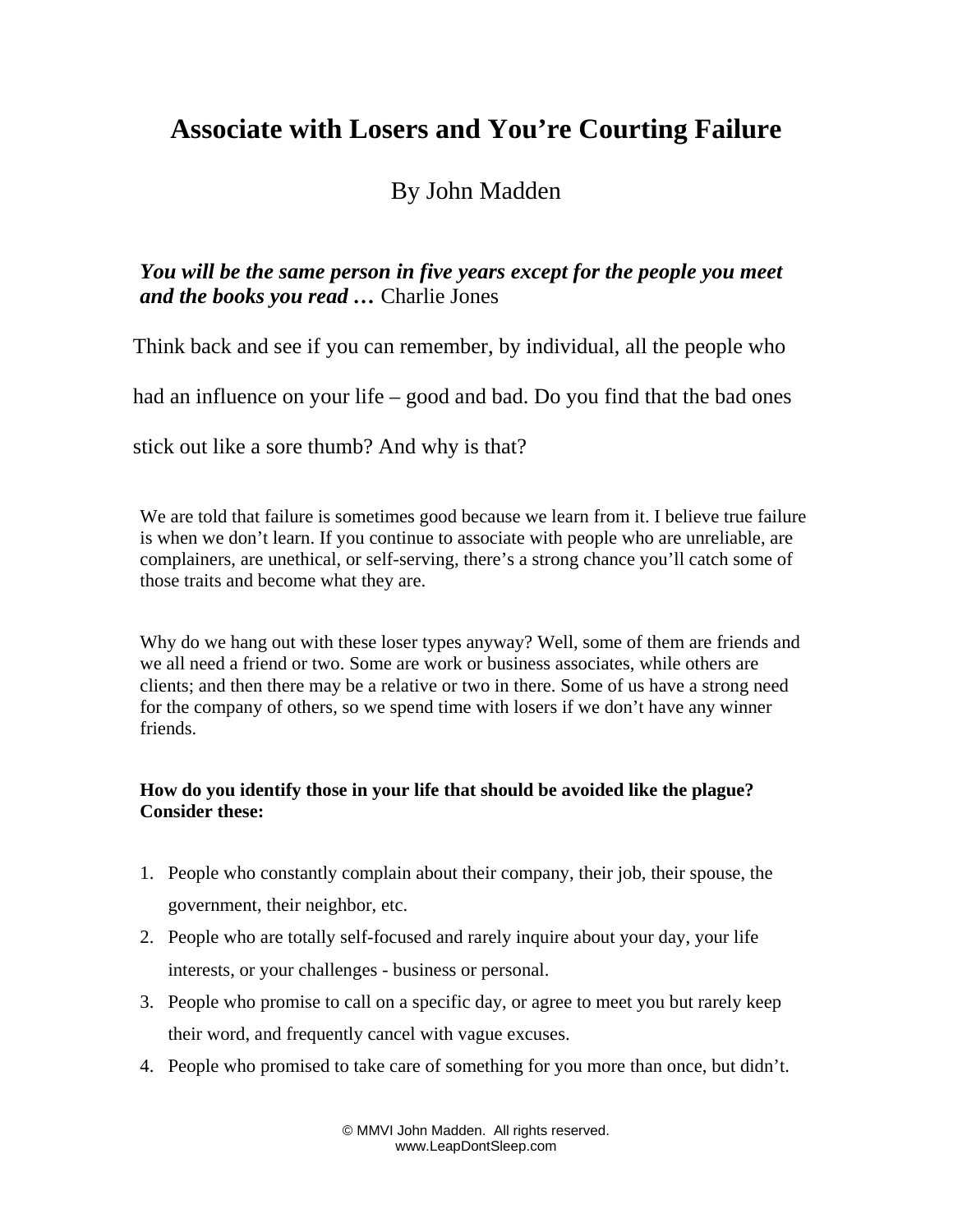- 5. People you don't feel comfortable with due to their pompous and inconsiderate behavior toward service people.
- 6. People who've persuaded you to invest money in their enterprise, and you later discover their lack of ethics.

But, you ask, "Surely some of those people can be changed with a little encouragement and some of my positive influence?" The simple answer to that is RARELY! It's like having a bad employee who is talented but nonperforming and a troublemaker. So you give him a raise to motivate him to better performance – which lasts for a day or two, then it's back to normal. The correct solution? Get rid of him!

A large portion of your success and happiness in life will be determined by the quality of the relationships that you develop in your personal and business activities. The more people you know and who know you in a positive way, the more successful you will be and the faster you will move ahead

### **Five steps to meeting the right people - the winners – and avoiding the**

#### **wrong people – the losers**

1. Be aware. Keep your eyes and ears open to read people quickly and know if he or she is someone with whom you'd like to associate. Hang out with positive people, who are optimistic and happy, who have goals, and who are moving forward in their lives. Get away from negative complaining people. As someone wise said, "If you want to soar with the eagles, you cannot scratch with the turkeys."